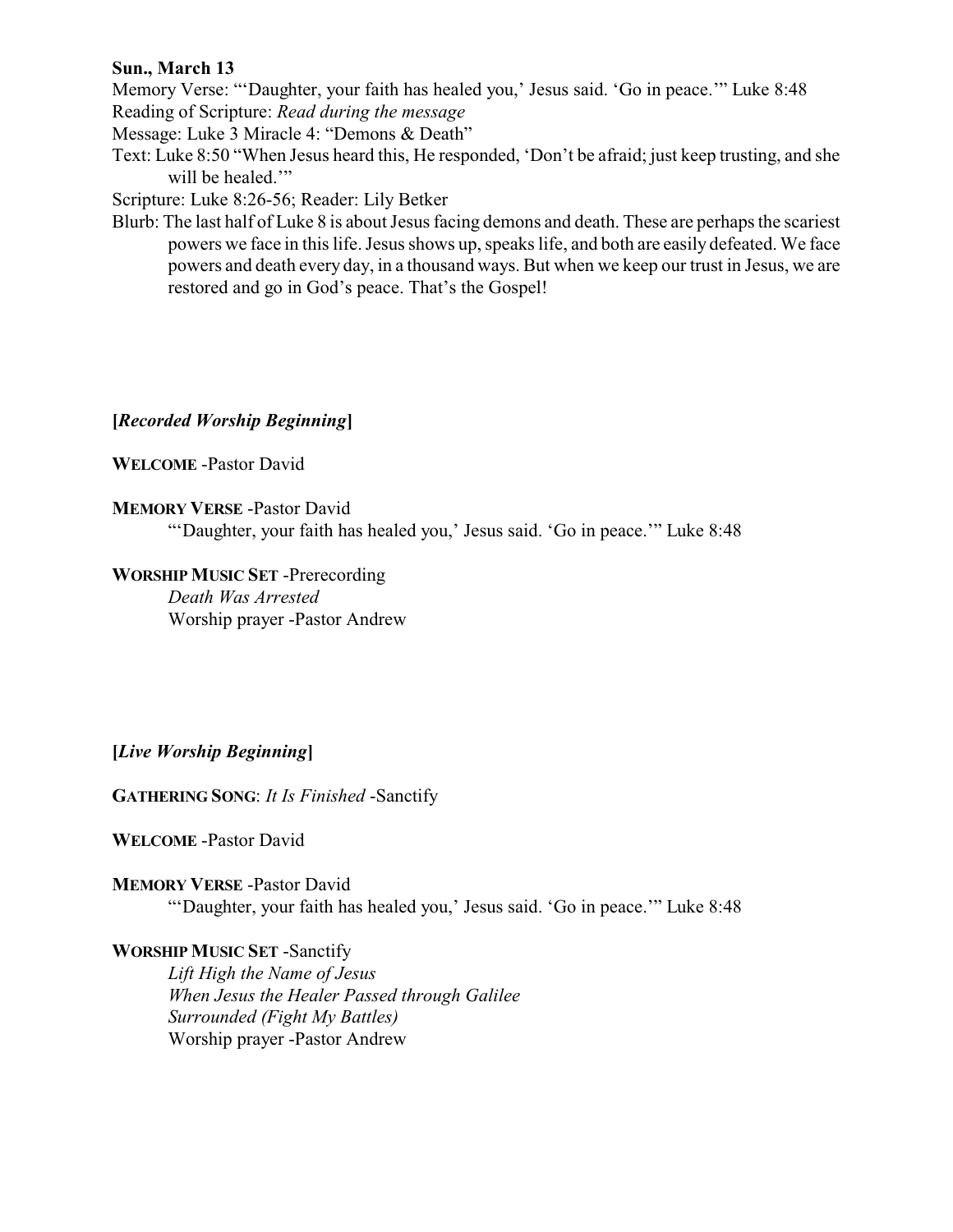**APOSTLES CREED** -Pastor David

**PRAYERS**: St. Patrick's Breastplate -Pastor David Leader: We join in the prayer of our Celtic forebears, putting our trust in the Holy Trinity. **All: I arise today through a mighty strength, the invocation of the Trinity, through belief in the Threeness, through confession of the Oneness of the Creator of creation.** Leader: I arise today through the strength of Christ's birth and his baptism,

through the strength of his crucifixion and his burial, through the strength of his resurrection and his ascension, through the strength of his descent for the judgment of doom.

**All: I arise today, through**

**God's strength to pilot me, God's power to sustain me, God's wisdom to guide me, God's eye to look before me, God's ear to hear me, God's word to speak for me, God's hand to guard me, God's path to go before me, God's shield to protect me, God's host to save me.**

Leader: Christ with me,

Christ before me,

- Christ behind me,
- Christ in me,

Christ beneath me,

- Christ above me,
- Christ on my right,
- Christ on my left,
- Christ when I lie down, Christ when I sit down,
- 
- Christ when I arise,
- Christ in the heart of everyone who thinks of me,
- Christ in the mouth of everyone who speaks of me,
- Christ in every eye that sees me,
- Christ in every ear that hears me.

# **All: I arise today**

**through a mighty strength, the invocation of the Trinity, through belief in the Threeness, through confession of the Oneness**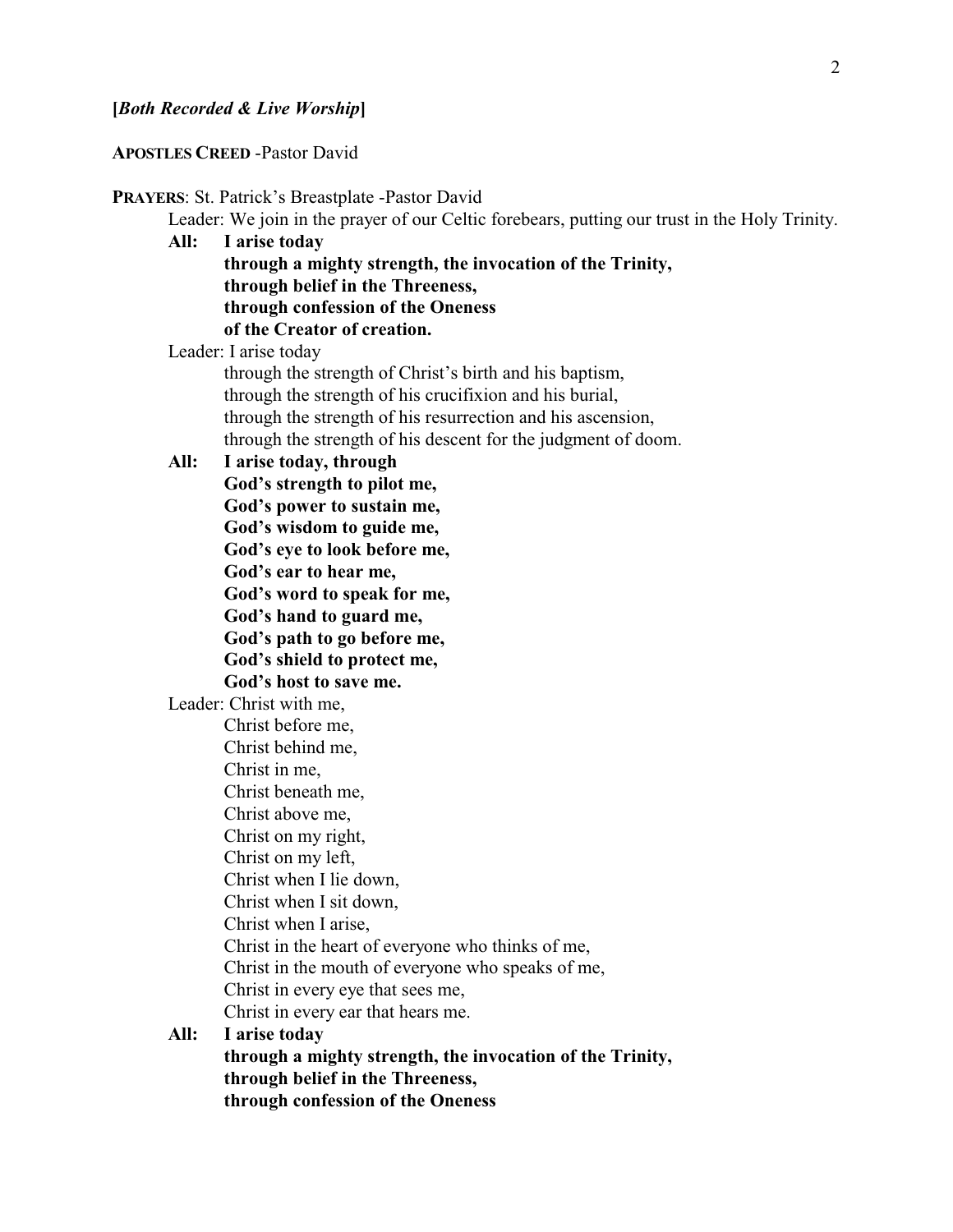## **of the Creator of creation. Amen.**

### **SERVE MOMENT:** Rev. John C. Blackford Red Rock Scholarship Fund Offering -Pastor Cassi

### **GENERATIONAL BRIDGE** -Pastor Andrew

### **MESSAGE: Luke 3 Miracle (Luke 7-9) 4: "Demons & Death" (Reader: Lily Betker)**

**PP#1:** Miracle: "Demons & Death"

"When Jesus heard this, He responded, 'Don't be afraid; just keep trusting, and she will be healed." -Luke 8:50

"Miracle: Demons and Death." Luke 8:50 "When Jesus heard this, He responded, 'Don't be afraid; just keep trusting, and she will be healed.'"

### **PP#2:** *Image of Jesus' disciples struggling to understand Him or make sense of what He is doing.*

I want to do something different with you today. Normally, as your preacher, I try to open the Scripture reading in a way that helps you understand it and apply it to your life. I try to highlight a key point or two (okay, three...or so!) and connect it together. But this week I really found myself with lot of thoughts and questions and reactions to what we are reading in Luke together. Now, this is the healthy reaction Jesus' disciples have to following Him. So, this week I want to simply be a fellow disciple and share some of my personal reflections, reactions and questions. I hope this opens your own discernment and helps you engage Jesus in your way.

And this may be more of what being a disciple is really all about. All of us, after all, are trying to figure out who Jesus is, what it means to follow Him, and how we are going live for Him.

So, I've kept the scripture reading until now, because today I'm going to dialogue with Luke's telling of these stories. We'll hear what Luke says Jesus does–I've asked Lily to read the verses from Luke–and then I'll intersperse some of my reactions. You may not go home with everything sorted, but I hope we will take one step further along in our following of Jesus together.

Okay, so you ready to get into my head? That might be kind of scary, but I hope it helps us all as we connect with the story and with Jesus in a real way.

#### **PP#3:** Luke 8:22-25 (CEB)

22 One day Jesus and His disciples boarded a boat. He said to them, "Let's cross over to the other side of the lake." So they set sail.

23 While theywere sailing, He fell asleep. Gale-force winds swept down on the lake. The boat was filling up with water and they were in danger. 24 So they went and woke Jesus, shouting, "Master, Master, we're going to drown!" But He got up and gave orders to the wind and the violent waves. The storm died down and it was calm.

25 He said to His disciples, "Where is your faith?"

Filled with awe and wonder, they said to each other, "Who is this? He commands even the winds and the water, and they obey Him!"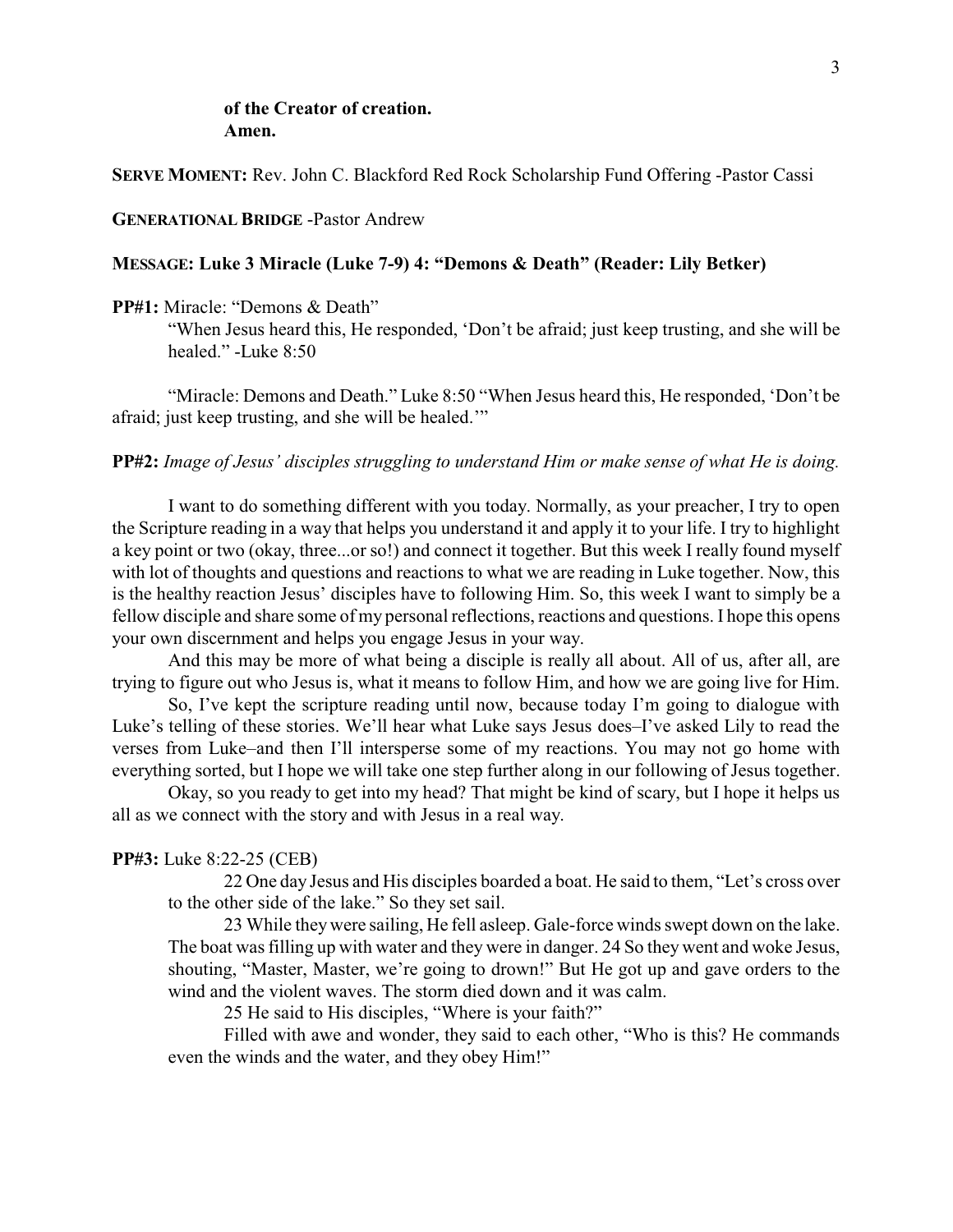Turn in your Bibles to Luke 8. We've got a long way to go today, we're going to the end of the chapter. But as I turn to chapter 8, I remember that Jesus is in His second tour around the area of Galilee, northern Israel, ushering in the Kingdom of God. He's enjoying popularity, and He is working miracles to back up His claims that He is the Messiah and God's Son. Some people are choosing to follow Him, and we have joined as disciples, too.

Now, in verses 22-25 Jesus takes His disciples and gets into a boat to cross over to the other side of the lake. Galilee, where the Jews lived, was on the north and west side of the Sea of Galilee. On the east side it was mostly Gentiles. It was part of the region that was called "The Decapolis" or "The 10 [Roman] Cities."

I notice, first off, that Jesus doesn't stay in Galilee. Perhaps make a note of this to verse 26. He is announcing the in-breaking of God's Kingdom, and He leaves the Jews behind and goes over to Gentile area. Here again I see that Jesus is not just the Savior for the Jews, but for all people.

The storm that arose is a foreshadowing of the storms to come. Jesus has authority over the winds and waves; they obey Him. And Jesus' question to His disciples is a question to me: Where is my faith? What kind of faith do I have in Jesus? Do I believe He will carryme through any storm?

I am filled with awe and wonder. And I make the connection: I should also obey Him.

### **PP#4:** Luke 8:26-56 (CEB)

26 Jesus and His disciples sailed to the Gerasenes' land, which is across the lake from Galilee. 27 As soon as Jesus got out of the boat, a certain man met Him. The man was from the city and was possessed by demons. For a long time, he had lived among the tombs, naked and homeless."

So, with that, we turn to verse 26.

**Reader:** "26 Jesus and His disciples sailed to the Gerasenes' land, which is across the lake from Galilee. 27 As soon as Jesus got out of the boat, a certain man met Him. The man was from the city and was possessed by demons. For a long time, he had lived among the tombs, naked and homeless."

It seems to me that Jesus may have planned to land at this spot on purpose. I wonder if Jesus might have intended to go help this man, or if it was just a coincidence. But I don't think there are coincidences in Jesus' ministry. At any rate, I find it interesting that the man came to Jesus. Why? Did he know who Jesus was? Or did the demons inside him know about Jesus? Is the man hoping for healing, or did Jesus summon the demons?

Either way, I see that the moment Jesus steps on foreign soil, there is spiritual warfare. We saw this back in the synagogue in Capernaum, remember? Wherever Jesus goes, the kingdom of the world is pushed back. Jesus brings in God's Kingdom, and that means spiritual warfare.

So, demons possessed this man. Do I believe in demons? I guess I have to if I believe this story. This is not an ancient way of talking about an illness or seizures or something. This is true demon possession...I mean Jesus talks to the demons, right? As I understand it, demons are fallen angels who joined with Lucifer in the rebellion against God. In Rev. 12:3 it seems that it was about a third of the angels, and God cast them down to earth, where they are to this day. I know that the Bible prophecies that at the end times, the demons and Lucifer/Satan will be destroyed. But until then, they are working to spread the kingdom of evil across the earth.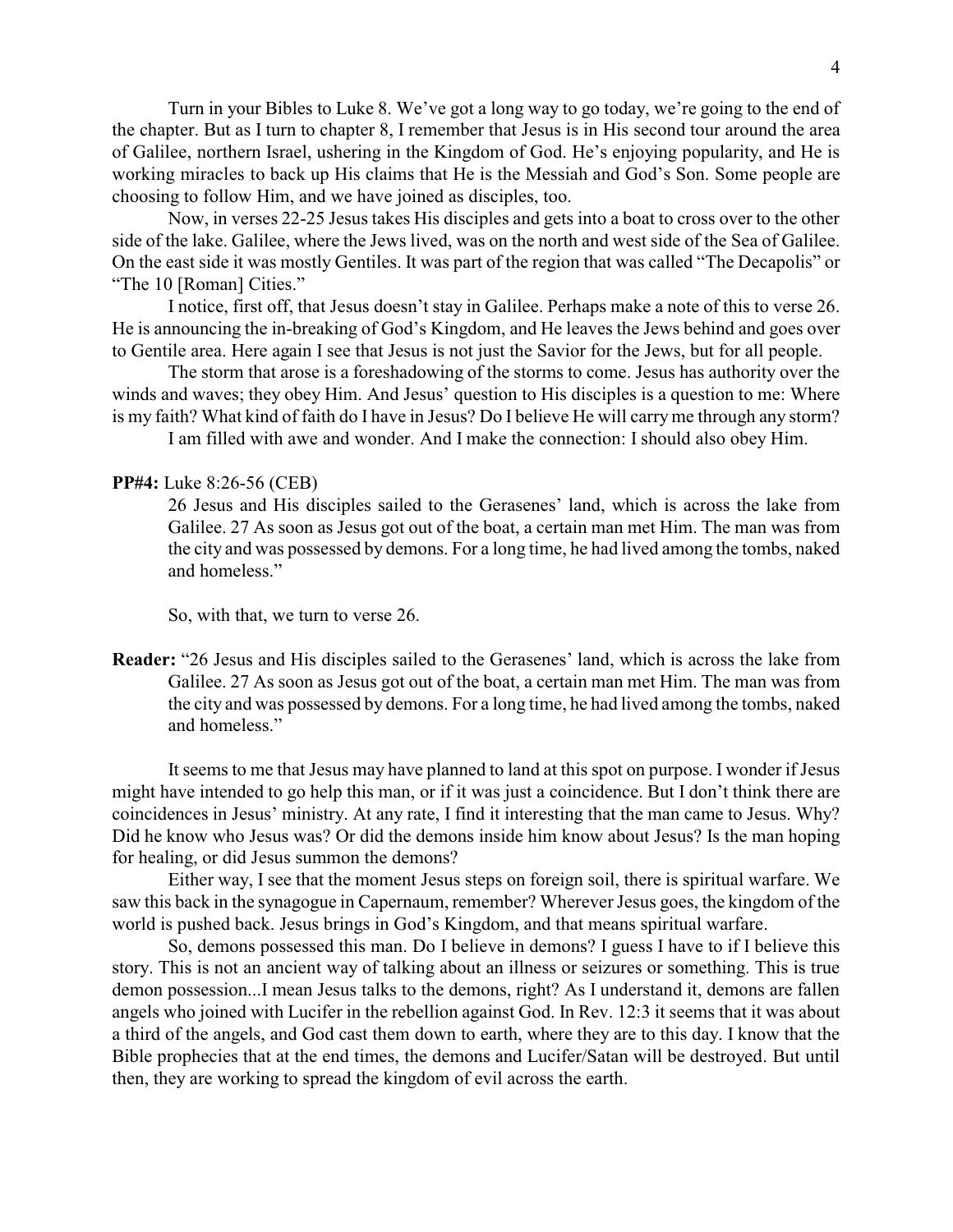You know, we don't deal with spiritual warfare much, do we? I mean, at least blatantly like this. I don't identify too many people as being possessed by demons (even though there may be a couple that wouldn't surprise me!). But why is that, do you think? It is so prevalent here in the Jesus story, and not so much in ours. Hmmm. John Wesley actually commented on this. He suggested that in those days–and in certain places on earth to this day–Satan works much more overtly, especially in cultures of violence and fear. But in our western culture, John Wesley said, Satan is far more effective by working covertly, and wins most battles because God's people become comfortable, passive and disengaged: good people doing nothing!

But this man gives us a good visual image of the demonic. What do demons do? What does evil want? What is its goal? Notice that the man has been robbed of his dignity (he's naked), his life (he's not functioning in society), and his home (he's homeless). He is alone, and he is living out in the cemetery. And it's been awhile. He is breathing, but he is no longer living. He is a bit like a zombie: not dead, but not really alive, either. This is what the demonic wants: death. God is life. Evil is death. What is Jesus, the Son of God, going to do? I've got a really good guess!

### **PP#5:** Luke 8:26-56 (CEB)

28 When he saw Jesus, he shrieked and fell down before Him. Then he shouted, "What have you to do with me, Jesus, Son of the Most High God? I beg you, don't torture me!"

Verse 28 ....

**Reader:** 28 When he saw Jesus, he shrieked and fell down before Him. Then he shouted, "What have you to do with me, Jesus, Son of the Most High God? I beg you, don't torture me!"

The demon is in control of the poor man. But I see how Jesus, even in what is not at home, has total authority and complete control! The demon is scared, and bows down to Jesus. And it professes Jesus' true identity: "Son of the Most High God." The Jewish leaders didn't believe this. The crowds are curious at best. But John the Baptist, the tax collectors, the Roman centurion and the demons profess Jesus' true identity.

And, Iwonder, what did the demon mean, "don't torture me!"? He must be worried that Jesus was going to "end" him: bring about his demise before the end times. He knew for sure, however, that with Jesus showing up, things were not going to stay the same. His power was over.

#### **PP#6:** Luke 8:26-56 (CEB)

29 He said this because Jesus had already commanded the unclean spirit to come out of the man. Many times it had taken possession of him, so he would be bound with leg irons and chains and placed under guard. But he would break his restraints, and the demon would force him into the wilderness.

Verse 29 ....

**Reader:** "He said this because Jesus had already commanded the unclean spirit to come out of the man. Many times it had taken possession of him, so he would be bound with leg irons and chains and placed under guard. But he would break his restraints, and the demon would force him into the wilderness."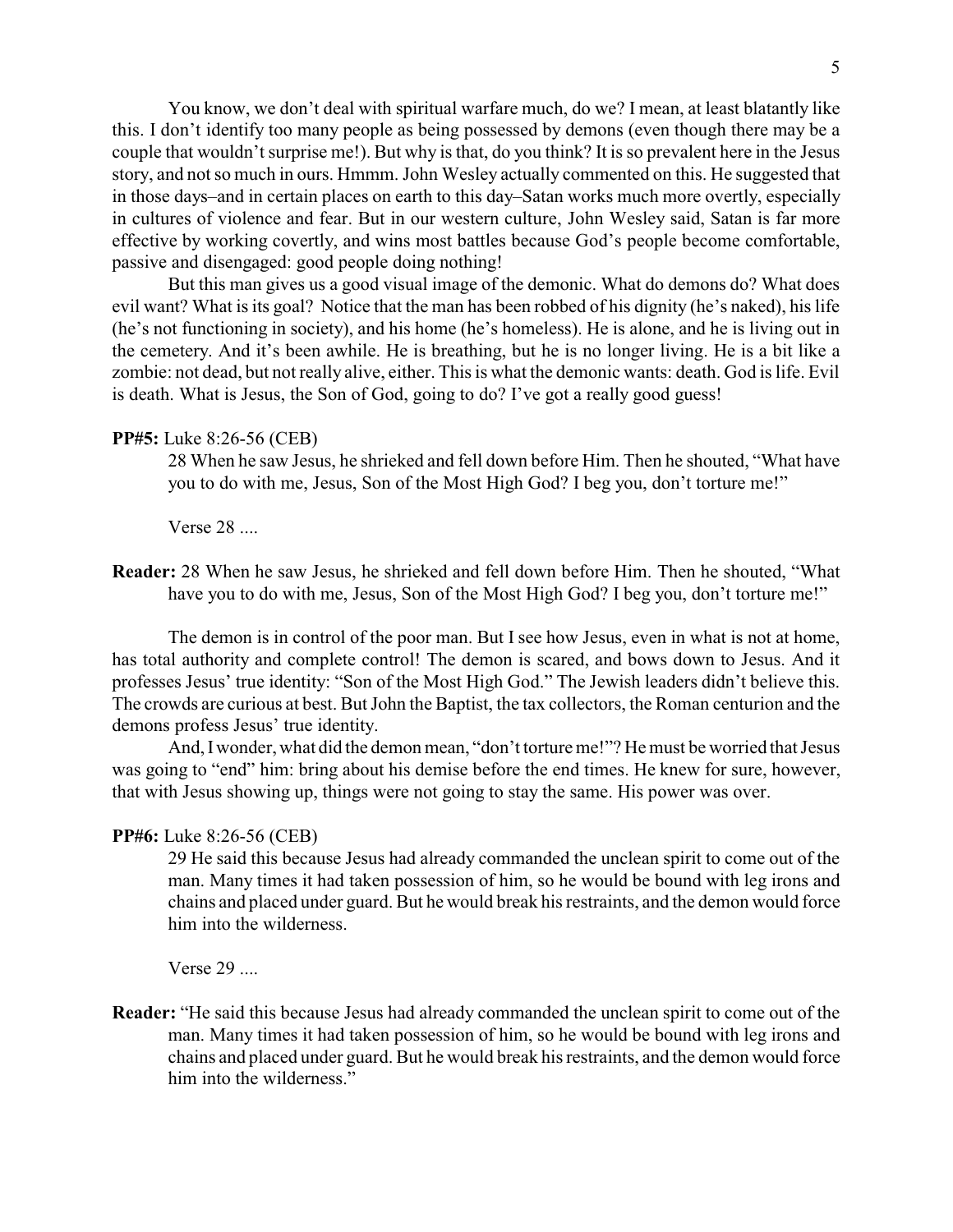Wow, scary stuff! Again, I can see the nature and intent of the demonic: it is to destroy and to tear down. He would throw the man into fits, even enough to break shackles and chains! He could not be restrained: the demonic brings chaos, disorder, and wilderness.

So, this makes me think about application. How do I grapple with the demonic in my life? What are the ways I struggle with chaos, disorder and refusal to live in a restrained way? I, and we, may not be demon possessed, but we fight spiritual battles. I believe the lie that doing my own thing means I get the life I want. But at the end of every selfish and self-serving path is a cemetery. God's way–order, self-discipline, acting responsibility–may not always seem very fun, but it is the path of life. I'm asking myself: in what ways do I need Jesus to free me?

### **PP#7:** Luke 8:26-56 (CEB)

30 Jesus asked him, "What is your name?" "Legion," he replied, because many demons had entered him.

Verse 30,

**Reader:** "Jesus asked him, 'What is your name?'

'Legion,' he replied, because many demons had entered him."

Jesus asks the man for his name. Jesus wants to restore his identity. But the demons answer! Theycontrol his identity. And that identityis revealed. Remember in the previous section when Jesus said that light reveals what is hidden? Here Jesus, the Light of the world, reveals the hidden evil.

Wow, many demons in the same man. How miserable he must have been! But the volume of the demonic doesn't phase Jesus. Whether facing one or a thousand, His power is the same. Now this gives me great assurance. There is nothing in my life that Jesus' can't bring under control!

## **PP#8:** Luke 8:26-56 (CEB)

31 They pleaded with Him not to order them to go back into the abyss [underworld]. 32 A large herd of pigs was feeding on the hillside. The demons begged Jesus to let them go into the pigs. Jesus gave them permission, 33 and the demons left the man and entered the pigs. The herd rushed down the cliff into the lake and drowned.

Verse 31 ....

**Reader:** "They pleaded with Him not to order them to go back into the abyss. A large herd of pigs was feeding on the hillside. The demons begged Jesus to let them go into the pigs. Jesus gave them permission, and the demons left the man and entered the pigs. The herd rushed down the cliff into the lake and drowned."

Again, I have a hard time understanding some of this. Why did they not want to go back into the underworld...that's the meaning of the word here? Would Satan punish them? Did they hate Satan, too? And what is the point of going into the pigs? If they just caused the pigs to die, where do they go then? Aren't they in the same predicament? Whywould Jesus allow this destruction? And demons can possess animals? That's weird, and scary!

I just don't know. But the story does clearly show me a couple of things. One is that I see the relationship between Jesus and the demons: *they* are begging for permission *from Jesus*. No doubt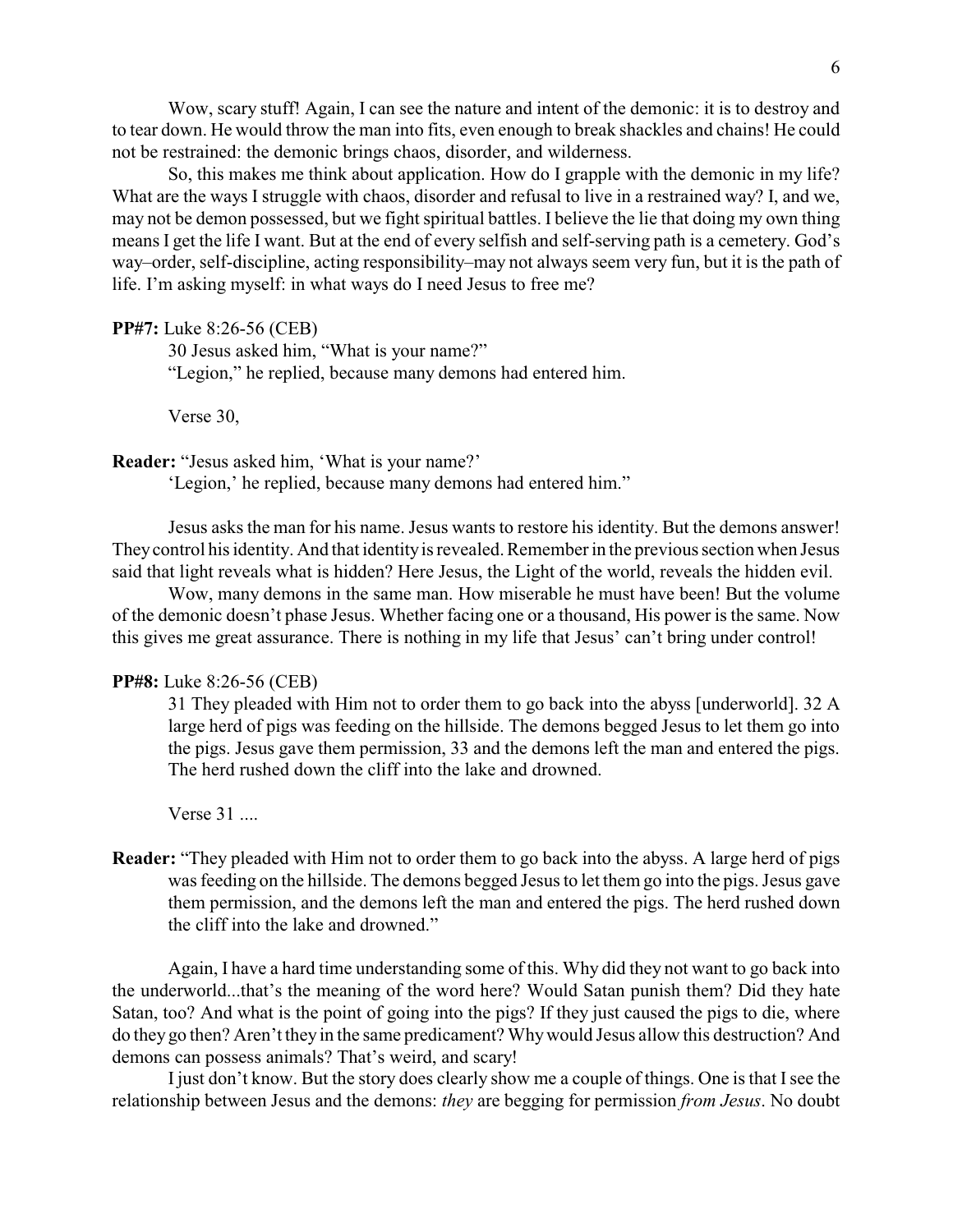about who's in charge, right? And the pigs again show us the true nature of evil: death and self destruction. It's so trendy today to find evil intriguing and attractive. Don't be fooled!

And I can't help but think about the pig's owners, and the loss to them...and what that did to the price of pork for the next few months. Did it create food scarcity?

Pigs are unclean animals to the Jews, and so the demons identify with the unclean. The demons, like the weather, must obey Jesus' command. But notice, people don't. Isn't it amazing that our God, with this kind of inconceivable authority, who commands legions of demons like nothing, allows us to make our own decisions? I can't help but think about the indignity of such a supreme ruler being so humble. And then I look and see Him hanging on a cross. Just incredible.

### **PP#9:** Luke 8:26-56 (CEB)

34 When those who tended the pigs saw what happened, they ran away and told the story in the city and in the countryside. 35 People came to see what had happened. They came to Jesus and found the man from whom the demons had gone. He was sitting at Jesus' feet, fully dressed and completely sane. They were filled with awe. 36 Those people who had actually seen what had happened told them how the demon-possessed man had been delivered. 37 Then everyone gathered from the region of the Gerasenes asked Jesus to leave their area because they were overcome with fear. So He got into the boat and returned across the lake.

Verse 34 ....

**Reader:** "When those who tended the pigs saw what happened, they ran away and told the story in the city and in the countryside. People came to see what had happened. They came to Jesus and found the man from whom the demons had gone. He was sitting at Jesus' feet, fully dressed and completely sane. Theywere filled with awe. Those people who had actually seen what had happened told them how the demon-possessed man had been delivered. Then everyone gathered from the region of the Gerasenes asked Jesus to leave their area because they were overcome with fear. So He got into the boat and returned across the lake."

Ah, so I see this isn't just about the man. The encounter becomes a testimony to all those around. Word spread, and people came to see for themselves. And now notice how the man is described: dressed, thinking clearly, at peace. He has been fully restored. Again, awe and wonder spread among the crowd. God's Kingdom had arrived! Application here: This is what Jesus does! He restores life! There are no storms too strong or demons too many for Jesus not to restore to full life. This is what God's Kingdom on earth looks like! This is what Jesus can do for me!

And for the first time in Luke, when the people see what Jesus could do, they become afraid! They didn't want Him to stay and be their miracle worker. They knew that this was God's direct power, and that made them afraid! This makes me think: if I didn't know God, would I be afraid of Him? I mean, His power is supreme. Perhaps I am too much like the Jews, who had grown so comfortable with God that they were wanting more miracles. Perhaps I need to learn from these Gentiles to hold God with a bit more awe and healthy fear.

And I can't help but notice that Jesus did what He was asked. He left. You know, Jesus will leave if I ask Him to. Demons obey Jesus, but Jesus will obey me. That makes me rethink how carefully I should be treating Jesus. He will leave if I don't want Him.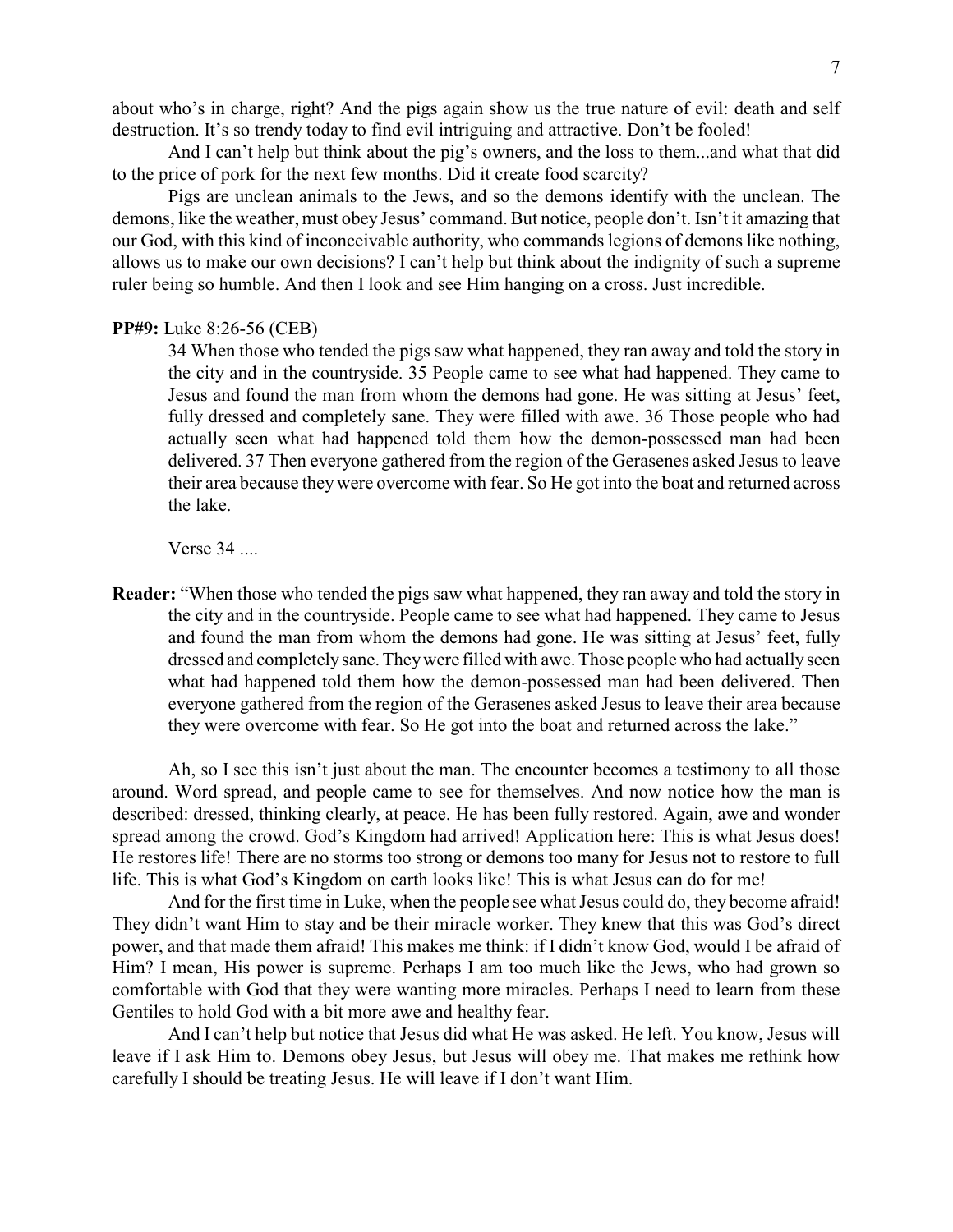### **PP#10:** Luke 8:26-56 (CEB)

38 The man from whom the demons had gone begged to come along with Jesus as one of His disciples. Jesus sent him away, saying, 39 "Return home and tell the story of what God has done for you." So he went throughout the city proclaiming what Jesus had done for him.

Verse 38 ....

**Reader:** "The man from whom the demons had gone begged to come along with Jesus as one of His disciples. Jesus sent him away, saying, 'Return home and tell the story of what God has done for you.' So he went throughout the city proclaiming what Jesus had done for him."

The man wants to become one of Jesus' disciples, following Him around. But Jesus, instead, makes him a pastor. Jesus sends him back among his own people to be God's witness to them. You know, often, it's hardest to be a witness for Jesus to our own people, our own family. But this is always our first calling. I need to take seriously Jesus' calling for me to be a witness to my own people. And this guy, he just became the first local pastor, and was appointed by Jesus Himself!

So, Jesus withdraws and heads back to Galilee. This time favorable winds, and a favorable reception.

#### **PP#11:** Luke 8:26-56 (CEB)

40 When Jesus returned, the crowd welcomed Him, for they had been waiting for Him. 41 A man named Jairus, who was a synagogue leader, came and fell at Jesus' feet. He pleaded with Jesus to come to his house 42 because his only daughter, a twelve-year-old, was dying. As Jesus moved forward, He faced smothering crowds.

Verse 40 ....

**Reader:** "When Jesus returned, the crowd welcomed Him, for they had been waiting for Him. 41 A man named Jairus, who was a synagogue leader, came and fell at Jesus' feet. He pleaded with Jesus to come to his house because his only daughter, a twelve-year-old, was dying. As Jesus moved forward, He faced smothering crowds."

Why were the people waiting for Jesus? Did they want Him, or His miracles? This is a question I must ask myself. Now, last time Luke records Jesus returning to Capernaum, the Roman leader of 100 soldiers asked Jesus to heal his sick slave. This time it is the Jewish leader of the synagogue who asks Jesus for healing, for his daughter. Last time it was the builder of the synagogue, this time it's the one who organizes the weeklyservices in the synagogue. He would have been the one who had invited Jesus to speak in their synagogue in the past.

I must say, I do wonder: why is this man's name provided? Often names aren't given in these stories, right? Why was this man's name remembered and recorded? I can't help but wonder if he didn't become a Jesus follower and was known in the church in Capernaum.

Anyway, Jesus responded. He started heading in that direction. Now, that's important to notice! When a need comes to Jesus, He heads toward it. That gives me great hope! When I take a need to Jesus, I can know that He will move toward it. That's the Good News right there, isn't it!

But as Jesus tries to go, He is swarmed by people clamoring for Him. The needs are overwhelming. We hear of the one girl, but the needs are rampant. Even when Iwonder if Jesus cares about my issues in a world engulfed in need, I see that Jesus still takes care of Jairus' daughter.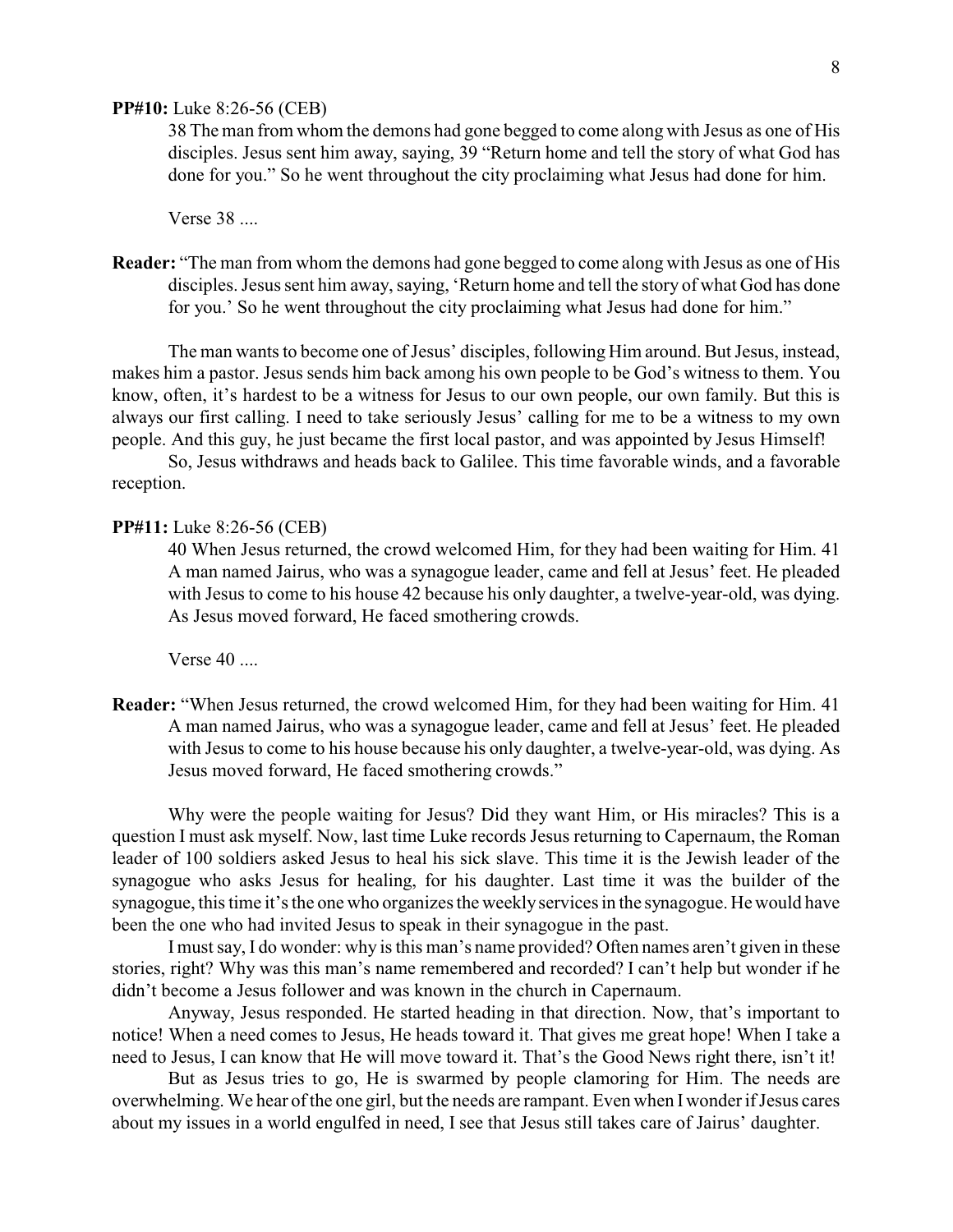### **PP#12:** Luke 8:26-56 (CEB)

43 A woman was there who had been bleeding for twelve years. She had spent her entire livelihood on doctors, but no one could heal her. 44 She came up behind Him and touched the hem of His clothes, and at once her bleeding stopped.

Verse 43 ....

**Reader:** "A woman was there who had been bleeding for twelve years. She had spent her entire livelihood on doctors, but no one could heal her. She came up behind Him and touched the hem of His clothes, and at once her bleeding stopped."

And the need of this invisible woman in the crowd Jesus also took care of along the way.

Now here there are two stories, one inside the other, like a sandwich. Luke is taking the story from Mark, I believe, who uses this writing technique a lot. Two seemingly unrelated stories are put together, and the inside story–the meat of the story sandwich–shows the point of the outer story. So, the outer story is Jairus' daughter. The inner story is the bleeding woman. The woman had done all she could and was stuck. Like the demoniac: her means and identity were lost. But amazingly, she hoped in Jesus and believed even just a quick touch of His garment would heal her. So, unclean as she was, she snuck into the crowd to risk touching Jesus. And she could feel she was healed. I'm sure she was so excited, but tried to slip away quietly. But Jesus wasn't done with her yet.

#### **PP#13:** Luke 8:26-56 (CEB)

45 "Who touched me?" Jesus asked.

When everyone denied it, Peter said, "Master, the crowds are surrounding you and pressing in on you!"

46 But Jesus said, "Someone touched me. I know that power has gone out from me."

47 When the woman saw that she couldn't escape notice, she came trembling and fell before Jesus. In front of everyone, she explained why she had touched Him and how she had been immediately healed.

48 "Daughter, your faith has healed you," Jesus said. "Go in peace."

Verse 45 ....

**Reader:** "'Who touched me?' Jesus asked.

"When everyone denied it, Peter said, 'Master, the crowds are surrounding you and pressing in on you!'

"But Jesus said, 'Someone touched me. I know that power has gone out from me.'

"When the woman saw that she couldn't escape notice, she came trembling and fell before Jesus. In front of everyone, she explained why she had touched Him and how she had been immediately healed.

"'Daughter, your faith has healed you,' Jesus said. 'Go in peace.'"

Jesus asks a ridiculous question: there were pressing people on all sides! It's not that Jesus has quantitative power that He feels leave Him–He's not a battery. He has limitless power. And it's not that touching His cloak makes the miracle happen: quite clearly He says it's her faith. But to Jesus, her healing wasn't complete. The woman was not just sick. She was also invisible and lost.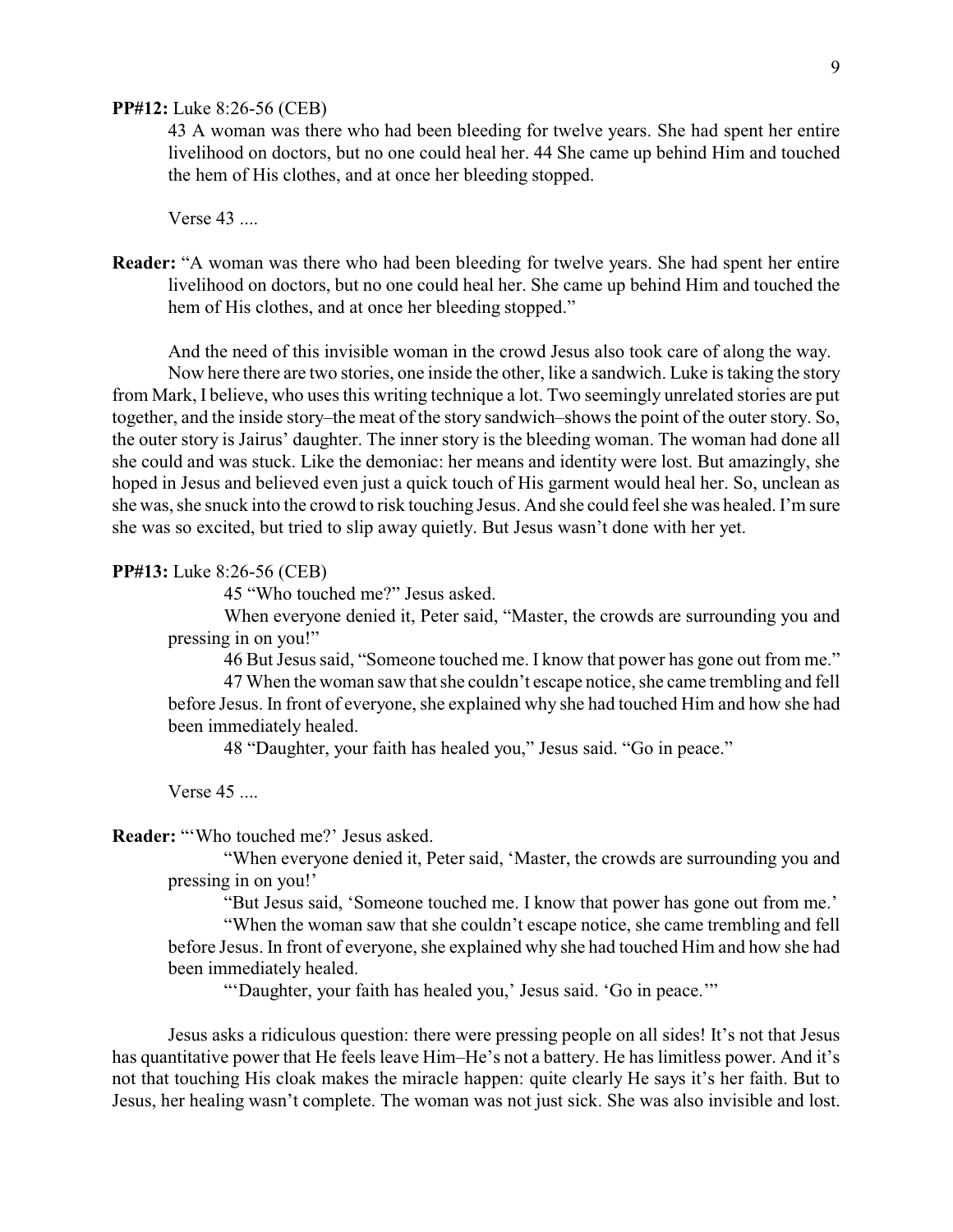So Jesus stops to make a public point: He draws her back into the public's eye, and after restoring her body, also restores her identity. He calls her "daughter." Remember earlier in the chapter? Who is Jesus' family? Those who have faith in Him. Her identity is whole; she is a daughter of God! The Greek word here for "healed," is used for both physical and spiritual healings. And because of Jesus, for the first time in 12 years, she has true peace. Jesus is the Prince of Peace, Amen?

So, from this story, I see that because the woman had faith in Jesus, her life was restored. Jesus raises this daughter of God back into full life. And the point of this inner story is also the point of the outer story. So, back to the story of Jairus' daughter. By the way, how long was the woman bleeding? [12 years]. How old was the sick girl? [12 years.] Not a coincidence!

### **PP#14:** Luke 8:26-56 (CEB)

49 While Jesus was still speaking, someone came from the synagogue leader's house, saying to Jairus, "Your daughter has died. Don't bother the teacher any longer."

50 When Jesus heard this, He responded, "Don't be afraid; just keep trusting, and she will be healed."

Verse 49 ....

**Reader:** "While Jesus was still speaking, someone came from the synagogue leader's house, saying to Jairus, 'Your daughter has died. Don't bother the teacher any longer.'

"When Jesus heard this, He responded, 'Don't be afraid; just keep trusting, and she will be healed."

The situation has gone from bad to worse. You can't heal a dead person. But remember Jesus and the widow's son? And Jesus encourages everyone to apply the point from the previous healing of the woman: keep the faith, and there will be healing. So, what am I do to in hopeless situations? What do I do when facing the power of death? Keep looking at Jesus. He's on His way. Keep trusting. Healing is coming.

### **PP#15:** Luke 8:26-56 (CEB)

51 When He came to the house, He didn't allow anyone to enter with Him except Peter, John, and James, and the child's father and mother. 52 They were all crying and mourning for her, but Jesus said, "Don't cry. She isn't dead. She's only sleeping." 53 They laughed at Him because they knew she was dead.

Verse 51 ....

**Reader:** "When He came to the house, He didn't allow anyone to enter with Him except Peter, John, and James, and the child's father and mother. They were all crying and mourning for her, but Jesus said, 'Don't cry. She isn't dead. She's only sleeping.' They laughed at Him because they knew she was dead."

When Jesus arrives, He takes just Peter, John and James inside. This is not a public spectacle. The parents, the family, are in serious grief. This, by the way, is the first mention in Luke of Jesus' inner circle. Of the 12, Jesus takes these three on special missions with Him. Make a note of this.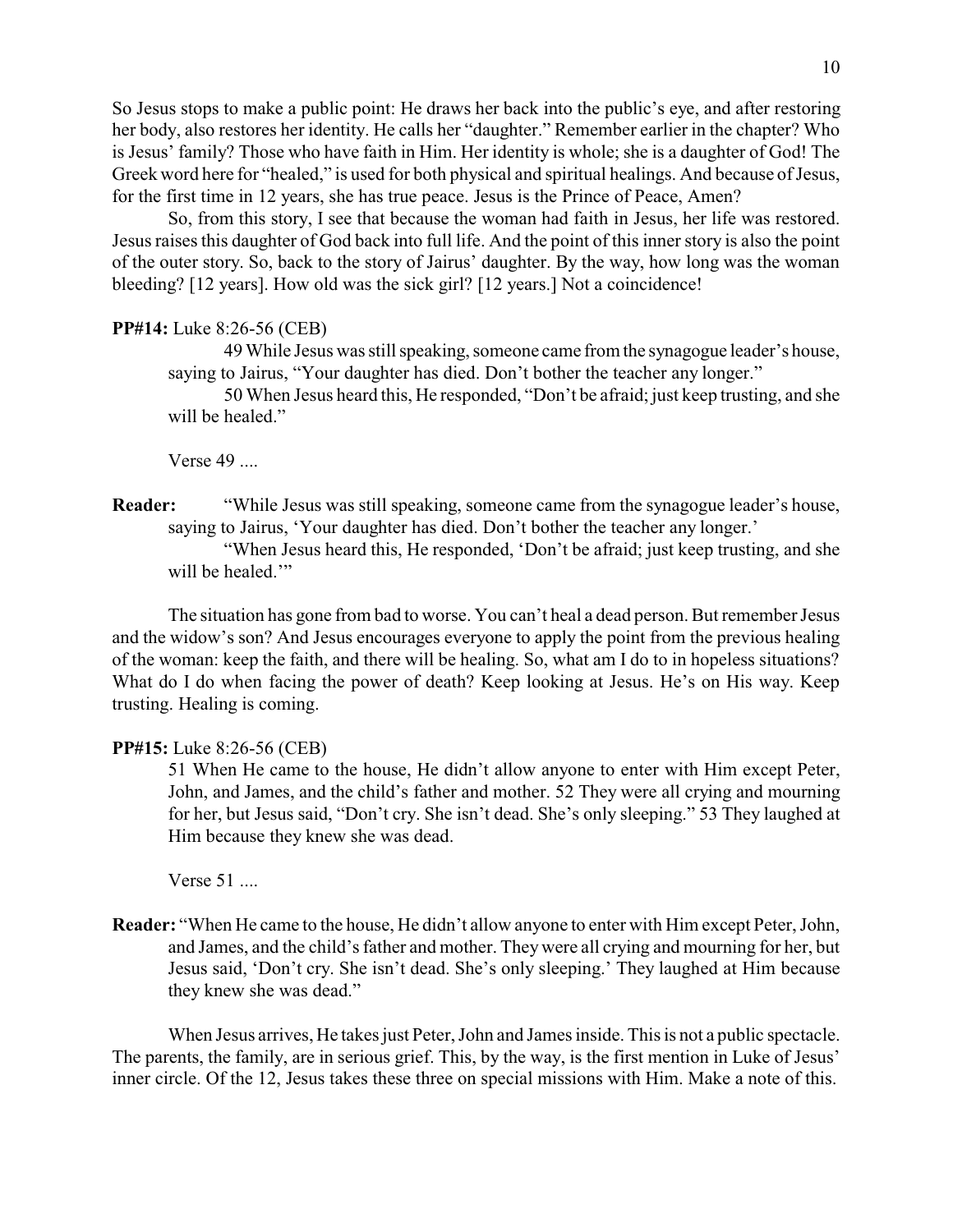In the midst of crying and mourning, Jesus speaks a different reality. She is not dead. Jesus says instead that she's asleep. Now, she's not literally asleep. She's literally dead. She has not swooned or fainted. Verse 53 clarifies that she was truly "all dead." But Jesus uses the image of sleep to try to convey that with Him, death is just like sleep. He said the same thing about Lazarus when He had died. Make a note saying "See John 11:11."

Here's an application for me. When I have faith in Jesus, death becomes merely like sleep. That's why the old Christian practice was to put "RIP" on tombstones. It's a faith proclamation, that those who die in Jesus are not dead. We are just resting in the peace that Jesus gives. Pretty cool!

### **PP#16:** Luke 8:26-56 (CEB)

54 Taking her hand, Jesus called out, "Child, get up." 55 Her life returned and she got up at once. He directed them to give her something to eat. 56 Her parents were beside themselves with joy, but He ordered them to tell no one what had happened.

And sure enough, Jesus reaches out. Verse 54 ....

**Reader:** "Taking her hand, Jesus called out, 'Child, get up.' 55 Her life returned and she got up at once. He directed them to give her something to eat. 56 Her parents were beside themselves with joy, but He ordered them to tell no one what had happened."

Make a note to verse 26 and say "Again, personal touch of Jesus." Jesus reaches out, personally, and touches those He heals. He restores her life, again, just by *speaking* life. He commands, and like the storm and the demons, the dead obey, instantly! He calls for food to refresh her body, but also to show she was fully functioning. And joy erupted!

Now, the demoniac Jesus told to go share his story, but to the parents, Jesus told them to stay quiet. It doesn't seem to make sense, but I think it might have something to do with Jesus not wanting even more hype about His miracles. He brings healing and life, yes, but who He is and what He does can only be correctly understood *after* we see Jesus hanging on a cross. Jesus wants people to know that He is brining in God's Kingdom, but He doesn't want it to become about the miracles. Being the Messiah also means suffering and dying. It's not a popularity–or prosperity–Gospel.

**PP#17:** *Image showing how Jesus restores us to full life again right now.*

Phew! Are you worn out? It's been a lot, right?

And it's been exhausting because you've been with me as I've tried to sort through all this. Perhaps I've raised more questions than answers. But that's okay...that's part of following Jesus. It doesn't have to be all clear, but what is clear is our view of Jesus. And it's very clear that Jesus brings calm to storms, both physical and spiritual. He pushes back the chaos, the evil, the death, and restores life. He brings the Kingdom of God right into the lives of people who struggle, people who are lost, people who are half dead, people who are invisible. He restores identity, true identity, and makes people God's children. The demonic bows to Him. The grave gives up it's dead to Him. Lost, tortured outcasts become witnesses and pastors. Life is restored. So, follower of Jesus: Are you stormy? Lost? Tortured? Sick? Invisible? Dead? Jesus speaks, "Don't be afraid; just keep trusting, and [you] will be healed!" "Your faith has healed you...go in peace!"

Amen.